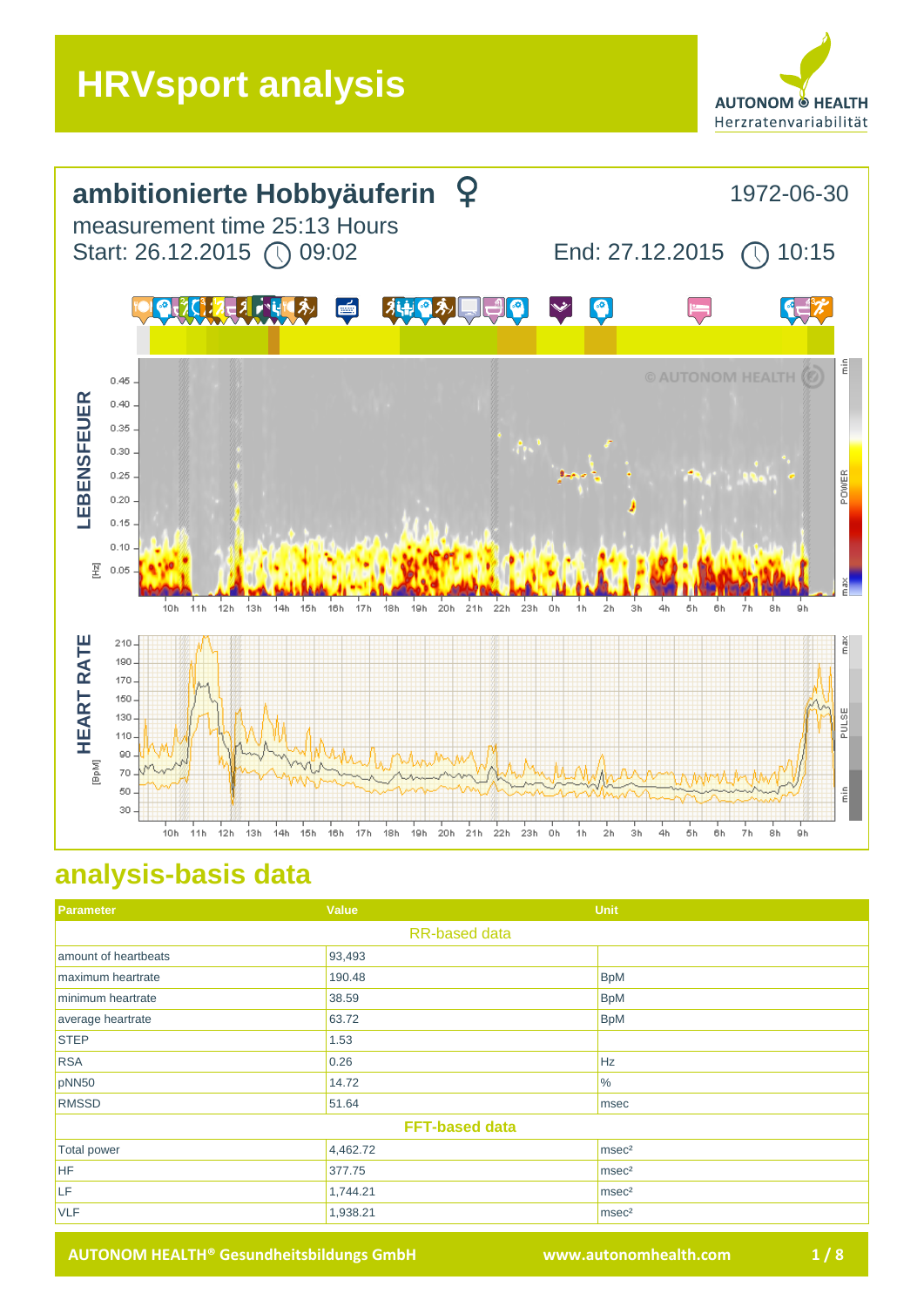

## **sports 1: Running/Nordic Walking/Langlauf**

Start: 26.12.2015  $\circled{}$  10:50 measurement time 00:13 min



#### **training benefit**

During the training the metabolism and the cardiovascular system were moderately activated. The obtained performance so far was stabilized. The training, particularly in this area, is suitable for long base units.

For the purposes of the targeted intensity "stabilizing" the training goal was reached.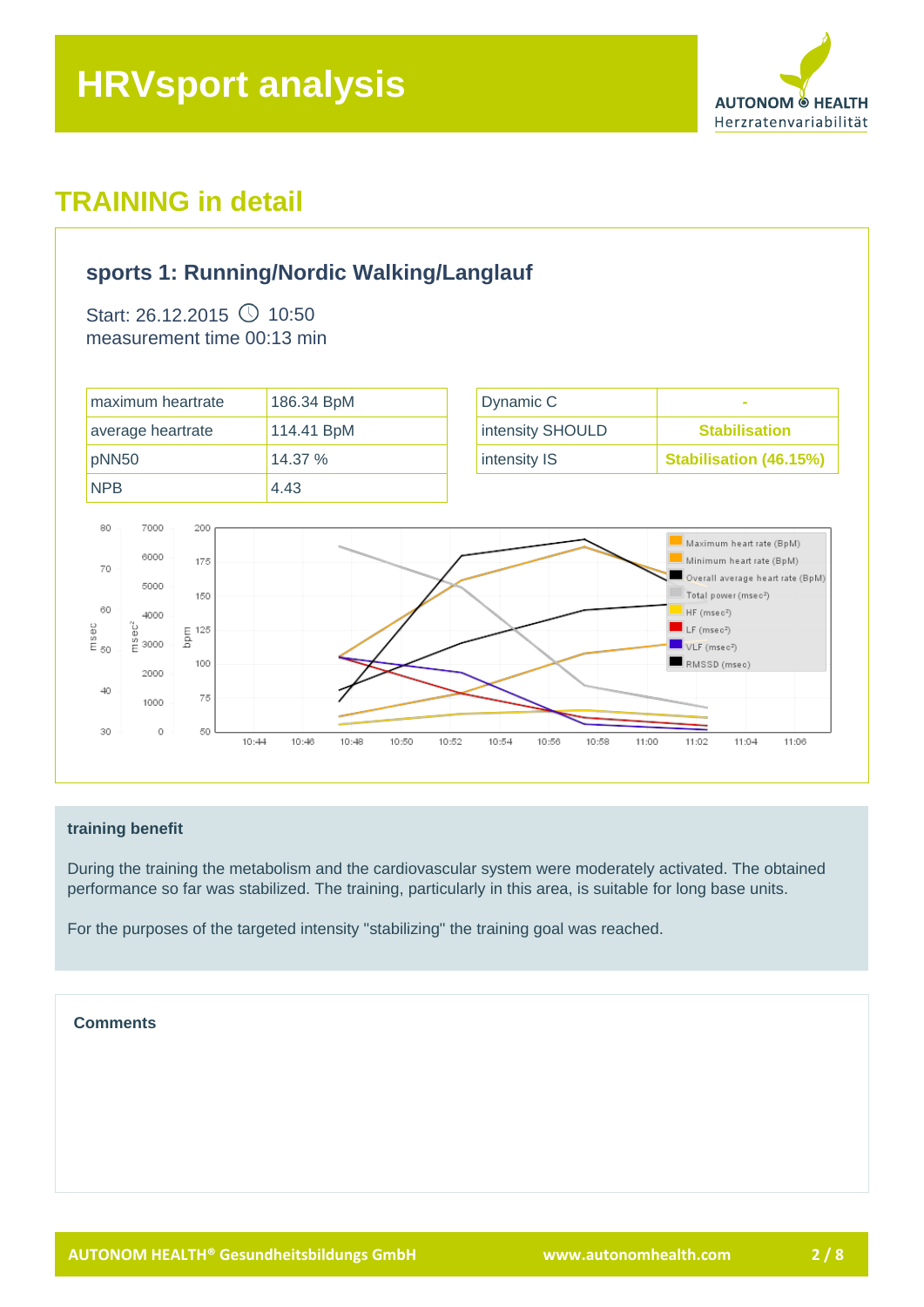

## **Test**

| Performance test 1: Running/Nordic Walking/Langlauf           |                   |                              |
|---------------------------------------------------------------|-------------------|------------------------------|
| Start: 26.12.2015 $\circ$ 11:03<br>measurement time 00:30 min | maximum heartrate | 217.39 BpM<br>163.77 BpM     |
| Distance: 6400 m<br>Average speed 12.80 km/h                  | average heartrate |                              |
| <b>Training area</b>                                          | HR from-til (BpM) | <b>Tempo from-til (km/h)</b> |
| <b>Renewable</b>                                              | $0.00 - 115.00$   | $0.00 - 8.96$                |
| <b>Stabilisation</b>                                          | 115.00 - 140.00   | $8.96 - 10.24$               |
|                                                               | 140.00 - 155.00   | $10.24 - 11.52$              |
| <b>Development</b>                                            |                   |                              |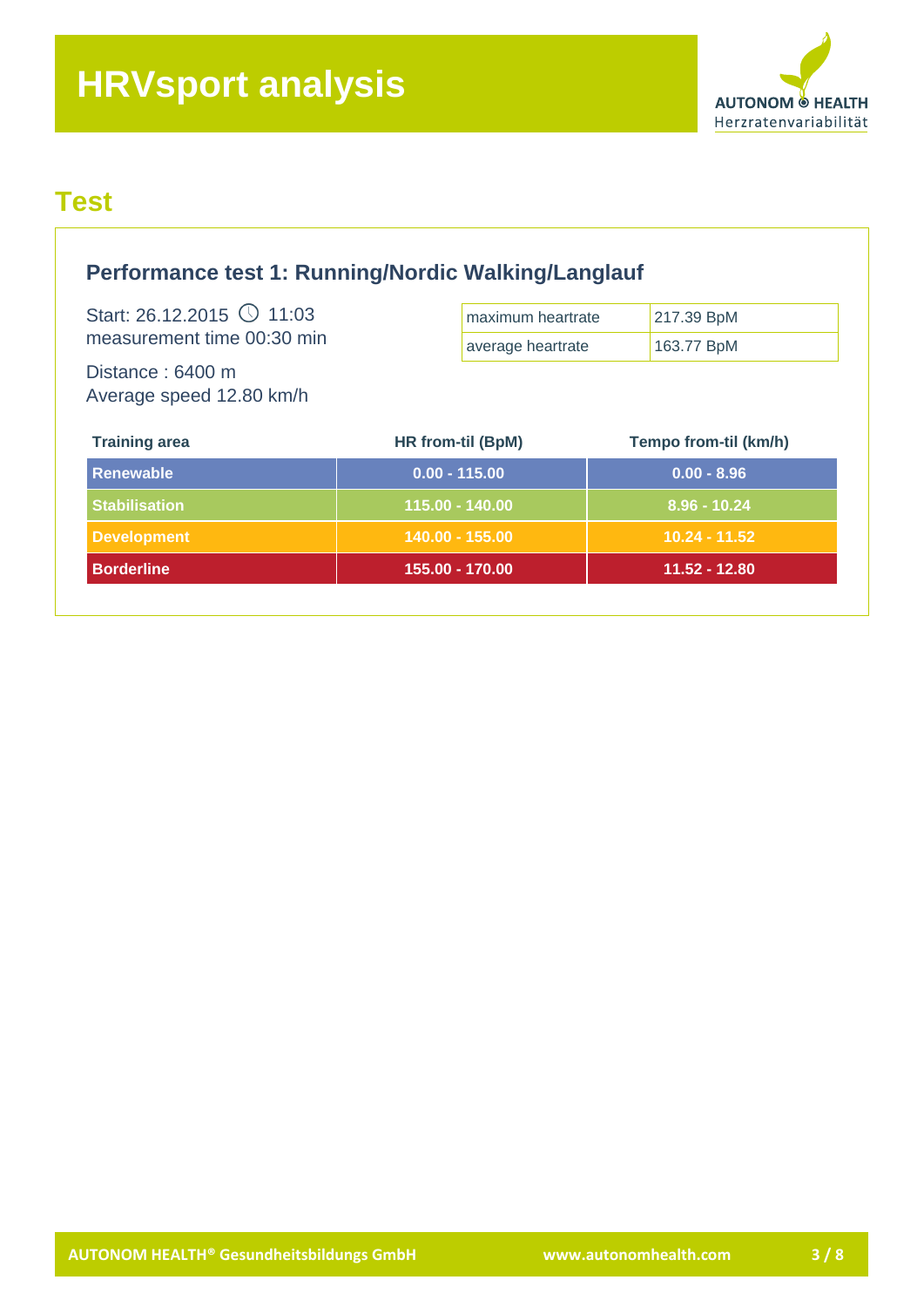

## **sports 2: Running/Nordic Walking/Langlauf**

Start: 26.12.2015  $\circ$  11:33 measurement time 00:18 min



#### **training benefit**

In the course of this training your cardiovascular system was effectively activated.

The result of the NPB indicates a load in the targeted intensity of the exercise. The chosen intensity or the balance between load and breaks should be checked again and possibly corrected before you start the next intensive unit.

Particularly after intensive units pay attention to the **dynamic C** and to the value **"STEP" during the night** to make sure you have a balance in the training and an equalization between load and discharge of all stimuli over 24 hours.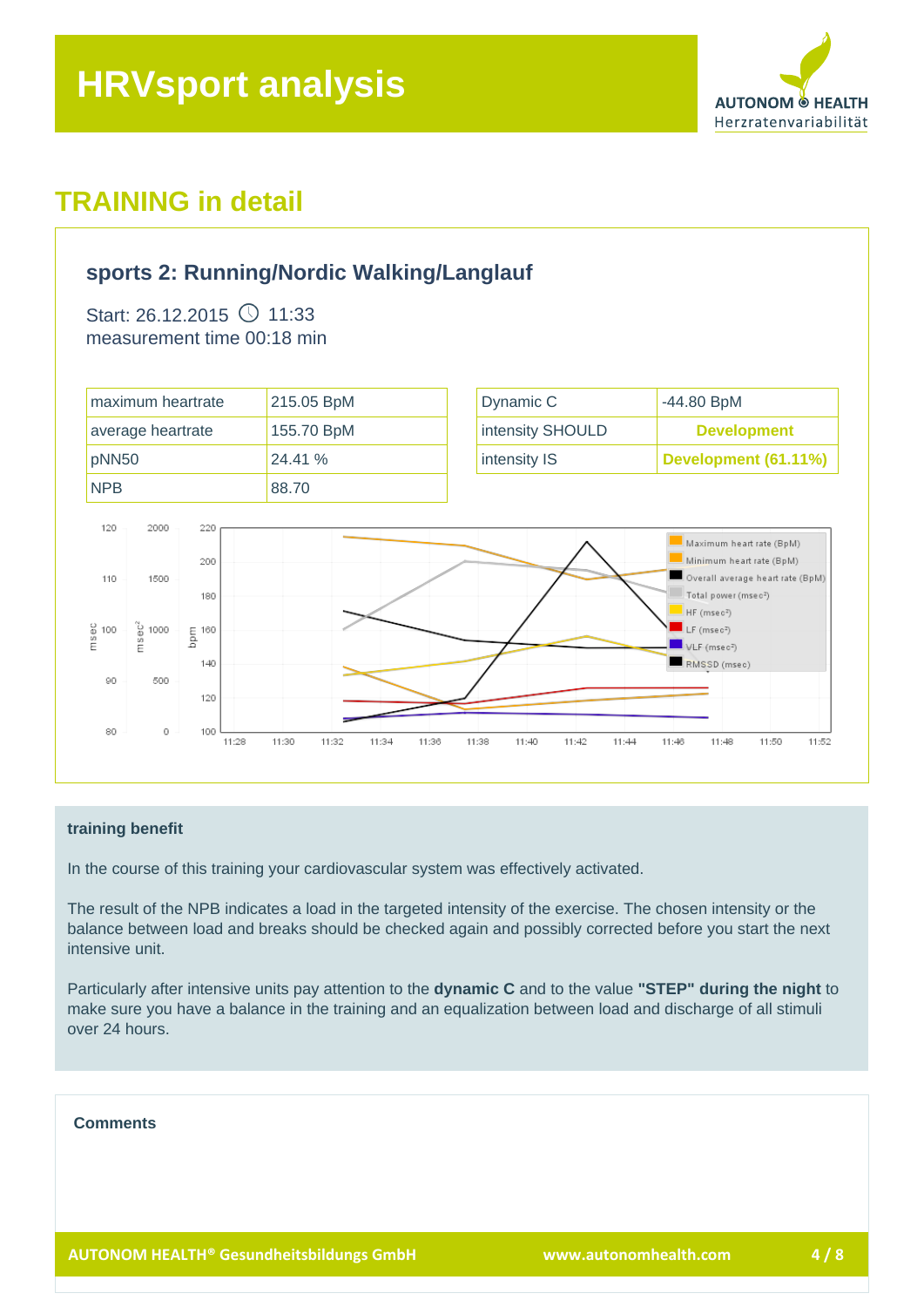

### **sports 3: Running/Nordic Walking/Langlauf**

Start: 26.12.2015  $\circ$  12:00 measurement time 00:21 min



#### **training benefit**

During the training the metabolism and the cardiovascular system were moderately activated. The obtained performance so far was stabilized. The training, particularly in this area, is suitable for long base units.

The values for a regenerative training were exceeded. Regenerative units are important for body and mind. Treat yourself quite slower gaits or choose an alternative sport with small, stable resistors to promote regenerative actions.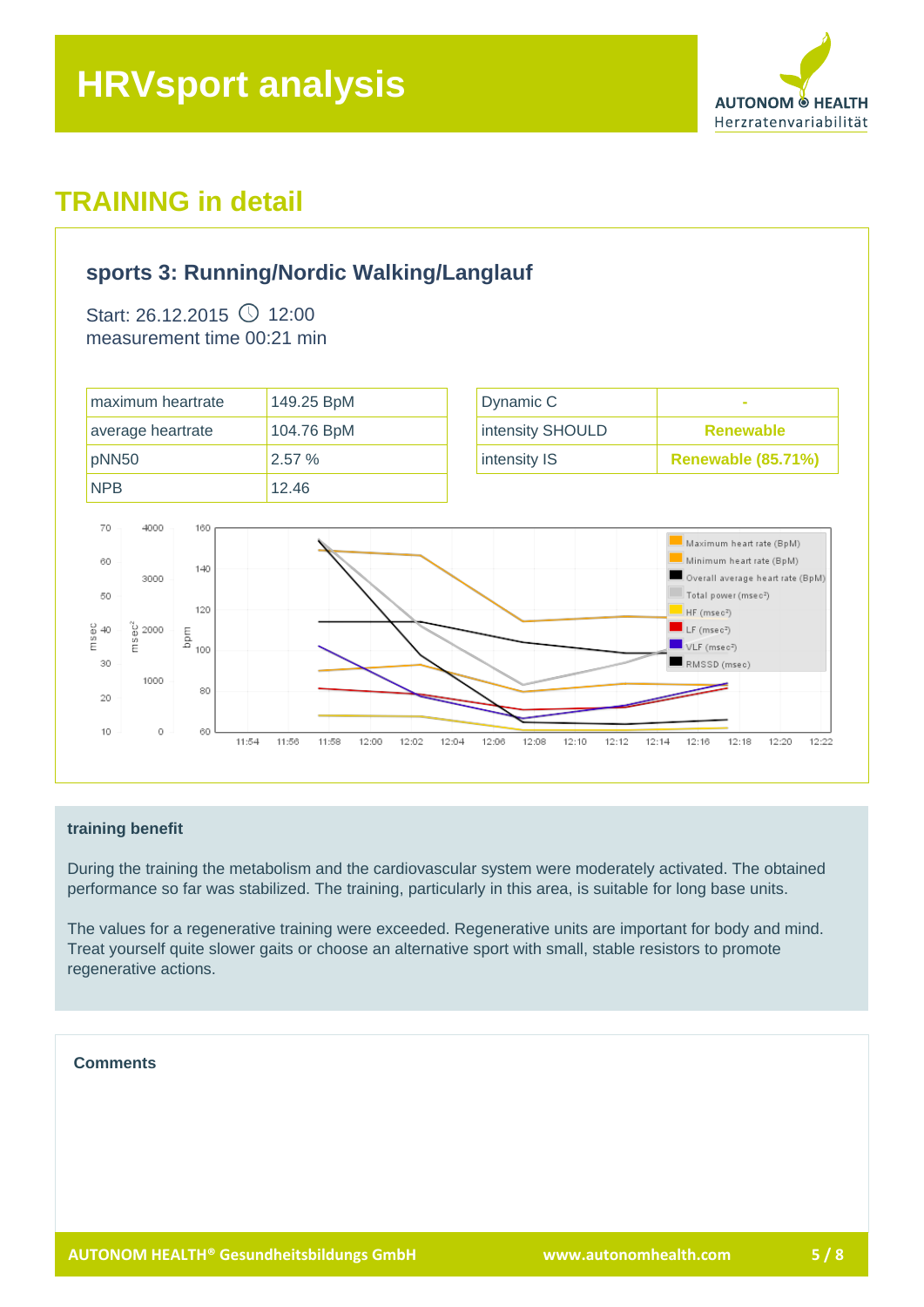

### **Weight training 4**

Start: 26.12.2015  $\circ$  13:31 measurement time 00:16 min



#### **training benefit**

During the training mainly the metabolism was activated. This training has particularly contributed to the regeneration of the body, the removal of metabolic waste products and to repair any minor injuries in the cells.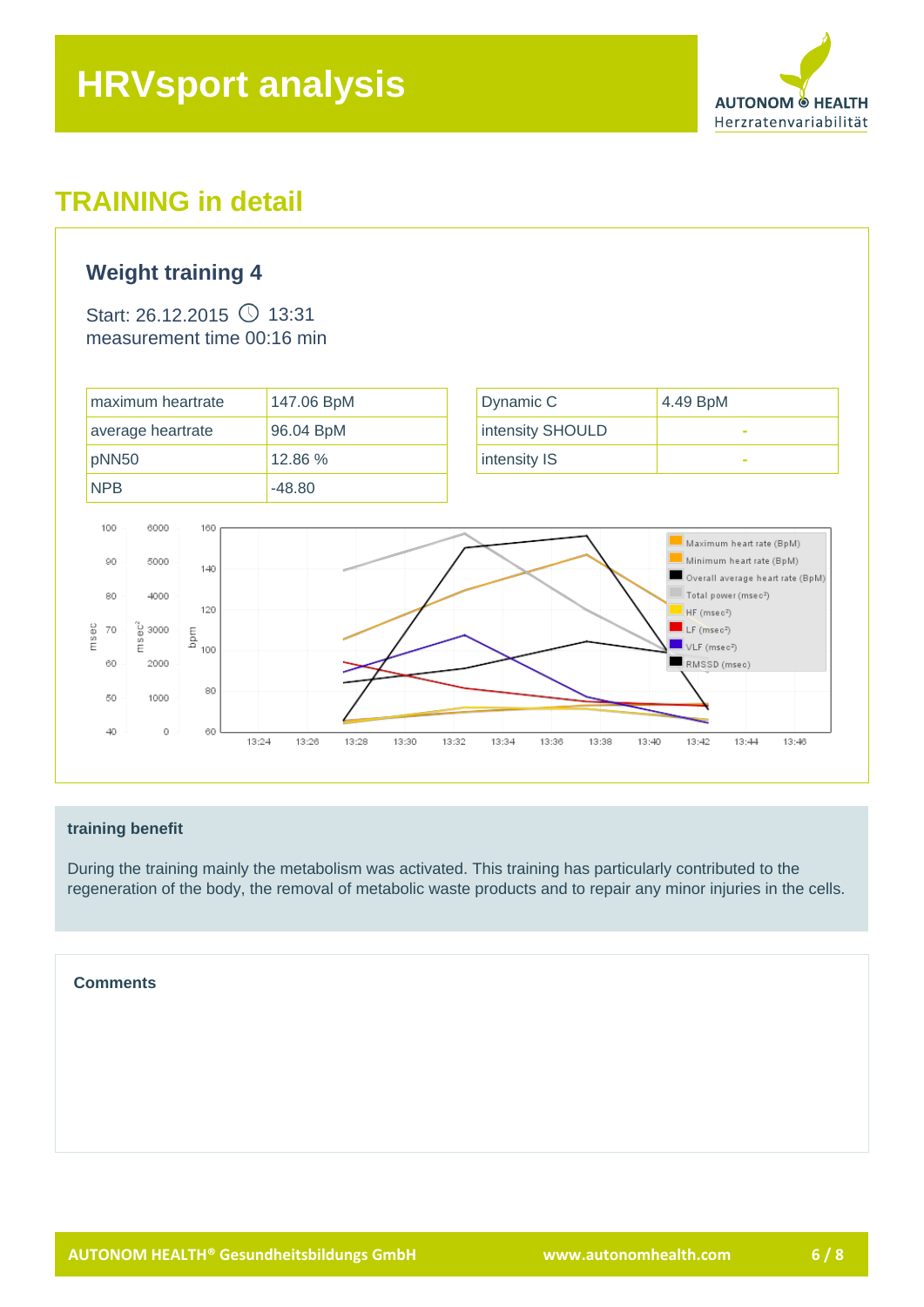

### **sports 5: Running/Nordic Walking/Langlauf**

Start: 26.12.2015  $\circ$  09:15 measurement time 00:57 min



#### **training benefit**

In the course of this training your cardiovascular system was effectively activated.

The result of the NPB indicates a load in the targeted intensity of the exercise. The chosen intensity or the balance between load and breaks should be checked again and possibly corrected before you start the next intensive unit.

Particularly after intensive units pay attention to the **dynamic C** and to the value **"STEP" during the night** to make sure you have a balance in the training and an equalization between load and discharge of all stimuli over 24 hours.